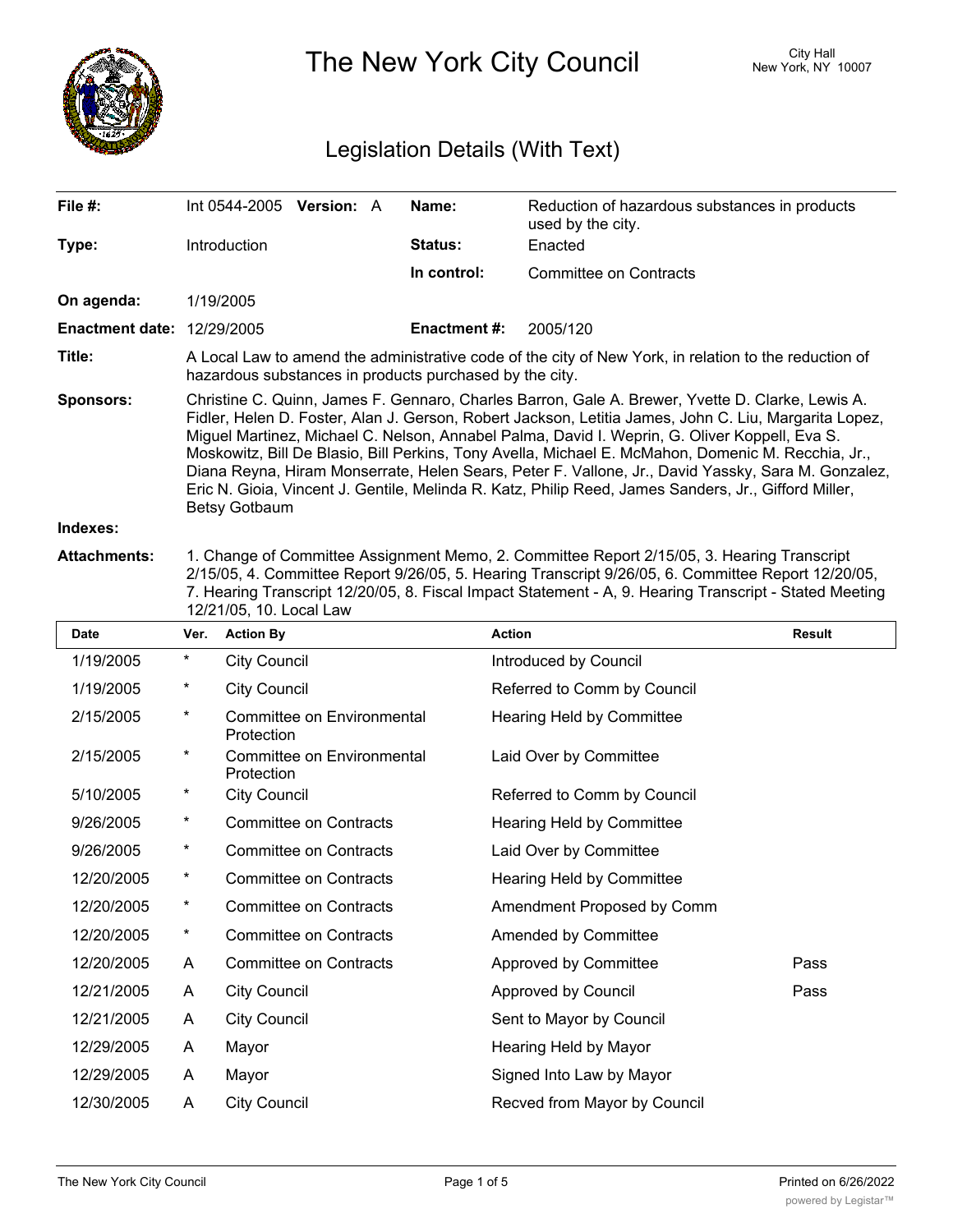### Int. No. 544-A

By Council Members Quinn, Gennaro, Barron, Brewer, Clarke, Fidler, Foster, Gerson, Jackson, James, Liu, Lopez, Martinez, Nelson, Palma, Weprin, Koppell, Moskowitz, DeBlasio, Perkins, Avella, McMahon, Recchia Jr., Reyna, Monserrate, Sears, Vallone Jr., Yassky, Gonzalez, Gioia, Gentile, Katz, Reed, Sanders Jr., The Speaker (Council Member Miller) and The Public Advocate (Ms. Gotbaum)

A Local Law to amend the administrative code of the city of New York, in relation to the reduction of hazardous substances in products purchased by the city.

#### Be it enacted by the Council as follows:

Section 1. Statement of findings and purpose. In almost every category of goods, there are some products that are environmentally preferable to others. In many instances, there is little or no additional cost associated with the environmentally preferable option.

Many common consumer products contain hazardous materials. Some of these materials, like lead and mercury, which can be found in computers and other electronic goods, are persistent bioaccumulative toxins. When these products are improperly stored or disposed of they can contaminate the soil, groundwater and air. Likewise, many products used in office building improvements, including carpeting materials and paints, have environmentally preferable alternatives. In response to the damage posed by hazardous products, governments, industry, healthcare professionals and non-profit organizations have supported the establishment of environmental purchasing standards.

The Council finds that environmentally preferable products should be purchased by the City.

§2. The administrative code of the city of New York is amended by adding a new subchapter 5 to chapter 3 of title 6 to read as follows:

# **SUBCHAPTER 5**

# **HAZARDOUS SUBSTANCES**

- **§6-311 Reuse or recycling of electronic devices.**
- **§6-312 Hazardous content of electronic devices.**
- **§6-313 Volatile organic compounds and other airborne hazards.**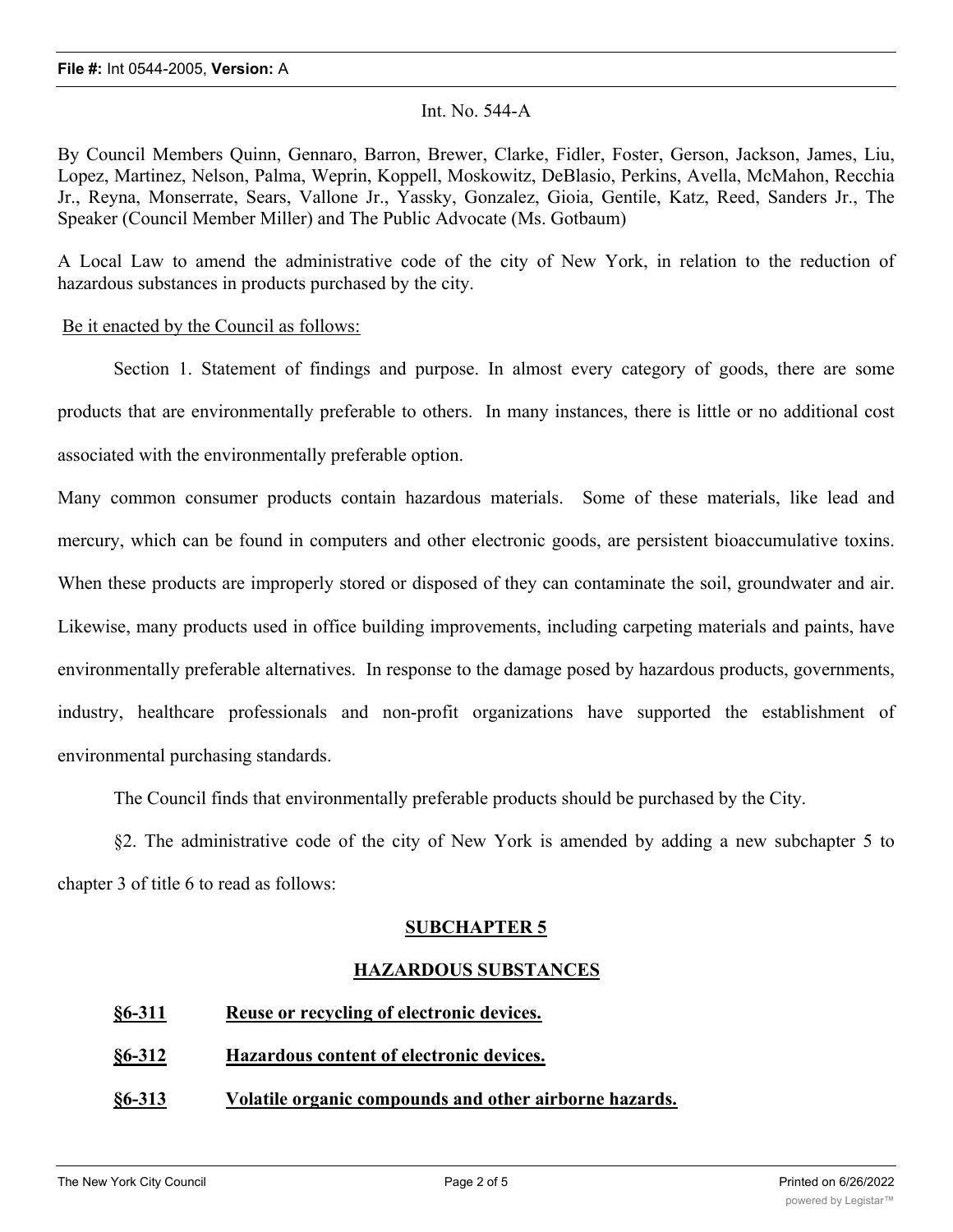#### **§6-314 Mercury-added lamps.**

### **§6-315 Miscellaneous.**

§6-311 **Reuse or recycling of electronic devices.** By January 1, 2008, unless otherwise directed by a subsequent local law, the city shall develop a plan for the reuse or recycling of any covered electronic device purchased or leased by any agency.

§6-312 **Hazardous content of electronic devices**. a. No new covered electronic device purchased or leased by any agency shall contain lead, mercury, cadmium, hexavalent chromium, polybrominated biphenyls or polybrominated diphenyl ethers, except as provided by rules promulgated by the director.

b. No new covered electronic device purchased or leased by any agency shall contain any hazardous substance in any amount exceeding that proscribed by the director through rulemaking. In developing such rules, the director shall consider European Union directive 2002/95/EC and any subsequent material directive issued by the European Parliament and the Council of the European Union.

§6-313 **Volatile organic compounds and other airborne hazards.** a. (1) No carpet, carpet cushion or carpet adhesive purchased or leased by any agency shall contain the following volatile organic compounds in any concentration exceeding that specified by the director through rulemaking:

(i) for carpets, 4-Phenylcyclohexene, Formaldehyde or Styrene;

(ii) for carpet cushions, Butylated hydroxytoluene, Formaldehyde or 4-Phenylcyclohexene; and

(iii) for carpet adhesives, Formaldehyde or 2-Ethyl-1-hexanol.

(2) In developing such rules, the director shall consider any widely accepted industry recommendations for reduced volatile organic compounds in carpeting products.

b. No architectural coating purchased or leased by any agency shall contain any volatile organic compound in any concentration exceeding that specified by the director through rulemaking. In developing such rules, the director shall consider rule 1113 of the south coast air quality management district.

c. No construction or furnishing materials purchased or leased by any agency, other than any product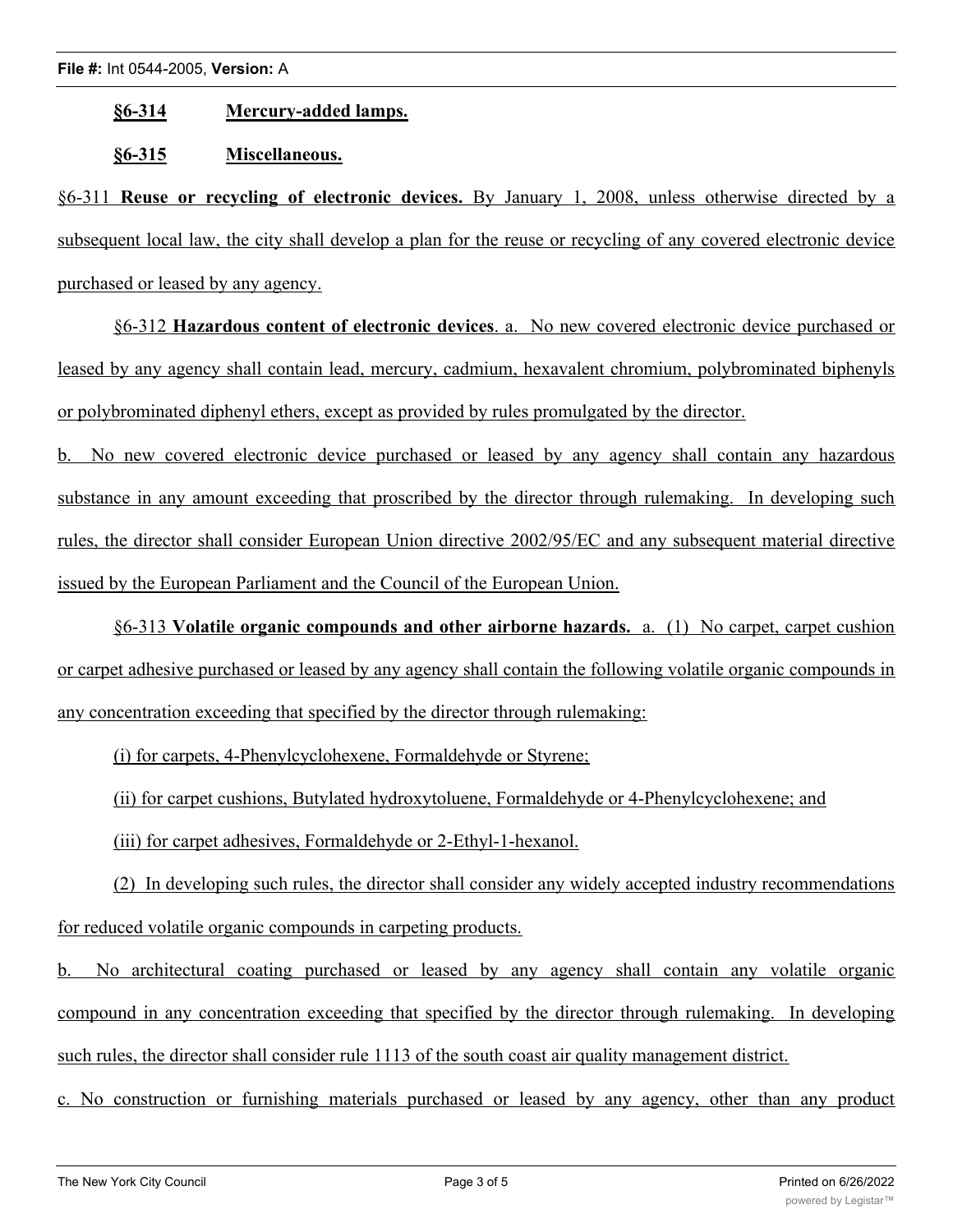#### **File #:** Int 0544-2005, **Version:** A

covered by subdivisions a or b of this section, shall contain any chemical compound in any concentration exceeding that specified by the director through rulemaking. In developing such rules, the director shall consider section 01350 of the reference specifications for energy and resource efficiency of the California energy commission.

§6-314 **Mercury-added lamps.** Any mercury-added lamp purchased or leased by any agency shall achieve no less energy efficiency than the minimum required by the director through rulemaking and, among lamps meeting such energy efficiency requirements, shall contain the lowest amount of mercury per rated hour. §6-315 **Miscellaneous.** a. By January 1, 2008, the director shall promulgate rules to reduce the city's purchase or lease of materials whose combustion may lead to the formation of dioxin or dioxin-like compounds.

b. The director shall investigate the environmental and health effects of composite wood or agrifiber products that contain added urea-formaldehyde resins and, by January 1, 2008, where practicable, shall promulgate rules to reduce the city's purchase or lease of such products.

§3. The director shall investigate and report to the speaker of the council and the mayor by October 1, 2007, on the environmental effect of the city's use of road de-icing products and the potential for reducing the use of such products that contain high levels of chlorides and urea.

§4. If any section, subsection, sentence, clause, phrase or other portion of this local law is, for any reason, declared unconstitutional or invalid, in whole or in part, by any court of competent jurisdiction, such portion shall be deemed severable, and such unconstitutionality or invalidity shall not affect the validity of the remaining portions of this law, which remaining portions shall continue in full force and effect.

§5. This local law shall take effect January 1, 2007, except that the director of citywide environmental purchasing as appointed by the mayor shall take all actions necessary, including the promulgation of rules, to implement this local law on or before the date upon which it shall take effect. Provided, however, that this local law shall take effect only in the event that: Int. No. 534-A, a proposed local law to amend the